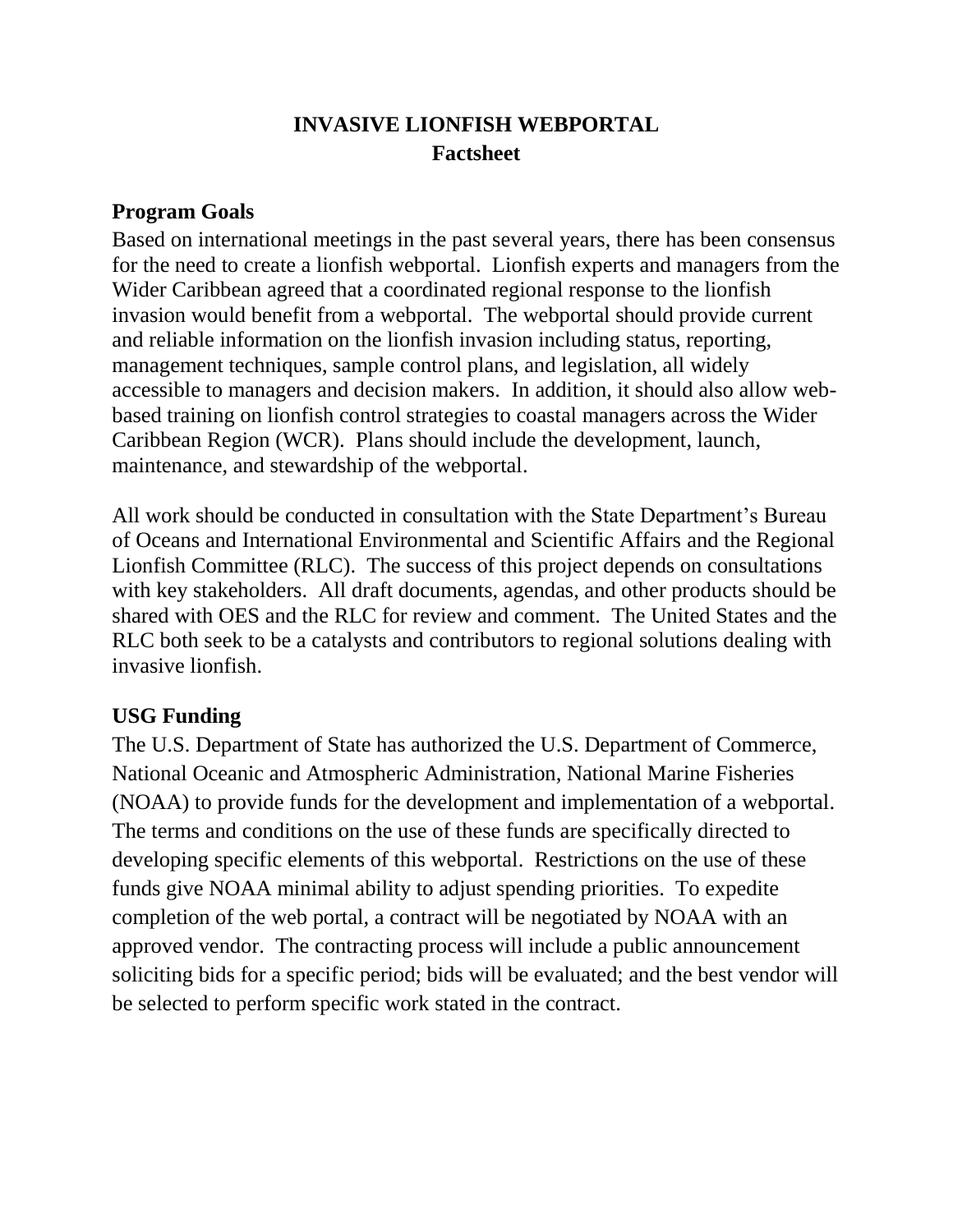# **Project Actions**

 $\overline{\phantom{a}}$ 

NOAA will lead the project and be responsible for managing the contractor in the development of a lionfish webportal. NOAA will coordinate the information to be featured on the webportal as well as the technical capability to display the information. It should be noted that this project funding is intended to support the foundation of a webportal that will later change over time with the evolving response to the lionfish invasion.

NOAA will chair a subcommittee of lionfish experts to synthesize the information (graphics, artwork, and text content) to be featured on the webportal. The webdeveloped documents must be compliant with the technical and usability requirements in Section 508 rules<sup>1</sup>

The subcommittee will be comprised of five to eight lionfish experts, selected by NOAA in consultation with the RLC, keeping in mind that no funding is available for travel expenses, and are the responsibility of the experts. The subcommittee may have to consult by phone and electronically due to funding constraints and contract deadlines.

NOAA will enter into a contract with an entity that will design and layout the webportal on an existing server that currently provides natural resource information and coordination to coastal managers and researchers in the Wider Caribbean Region. All contracted work, including the webportal structure, will be developed in consultation with NOAA. Draft work will be shared with NOAA for review and comment before decision junctures. The contracted entity will also be responsible for submitting a performance, interim, and final report to NOAA. Measures will be taken to ensure that the webportal is suitable for an international audience.

 $^1$  Section 508 requires that Federal agencies' electronic and information technology is accessible to people with disabilities. [http://www.osec.doc.gov/webresources/accessibility/RuleB.htm.](http://www.osec.doc.gov/webresources/accessibility/RuleB.htm) Also see <http://www.section508.gov/index.cfm>